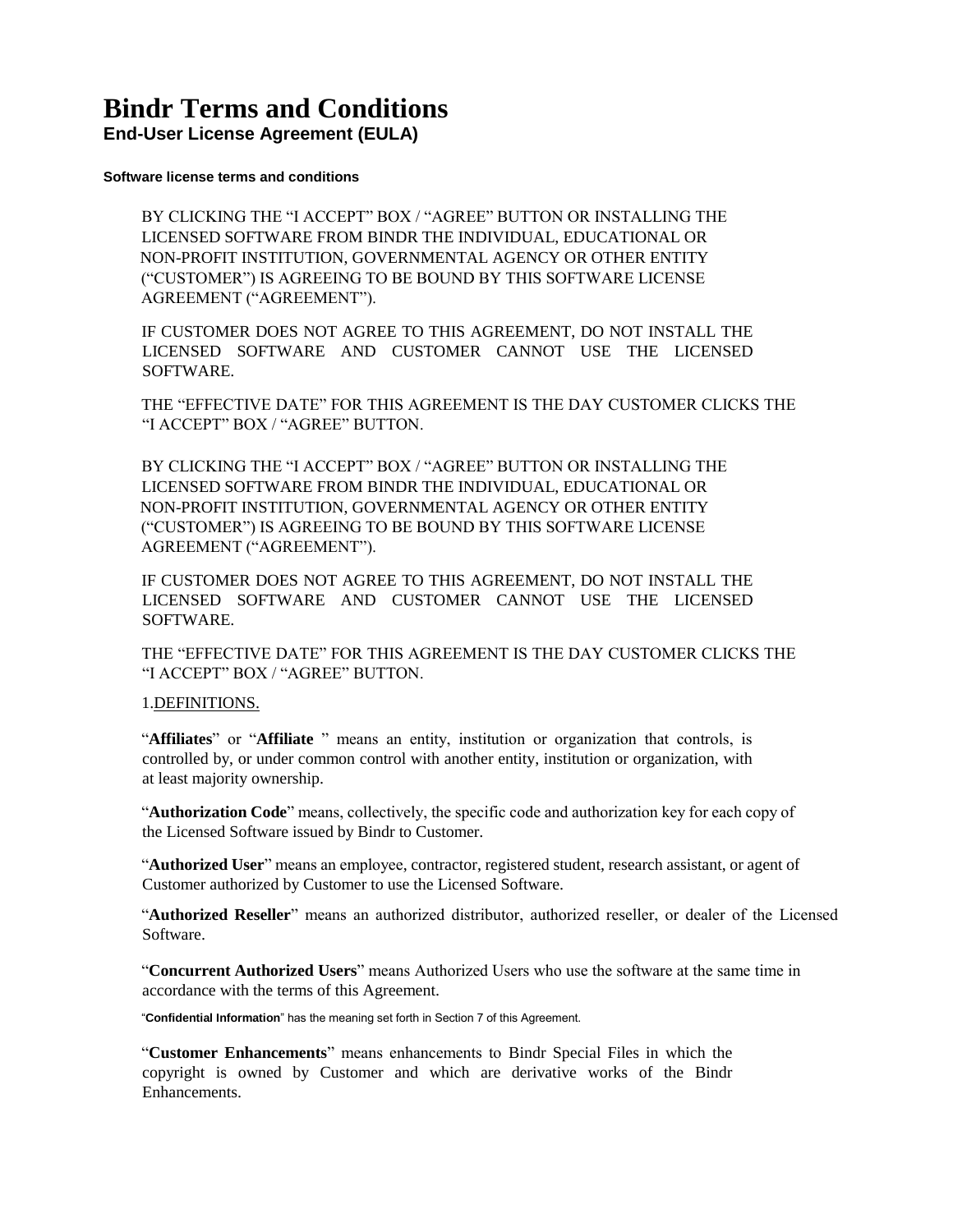"**Documentation**" means the user's manuals and supporting documentation, which may be in printed or electronic form, provided with the Licensed Software under this Agreement. "**License Fee**" means the applicable fee for which Customer licenses the Licensed Software.

"**License Period**" means a perpetual term unless (a) terminated as provided below or (b) a specific fixed term is otherwise set forth in the License and Authorization Key document.

"**Licensed Software**" means the specific software licensed by Customer under the terms of this Agreement (as specified in the License and Authorization Key document issued to Customer), including any Updates and Upgrades thereto.

"**Serial Number**" means a set of unique characters associated with a specific copy of the Licensed Software issued by Bindr to Customer (based on the specific configuration and release of the Licensed Software and the license type, license term, number of Concurrent Authorized Users, network, and/or operating system designated by Customer during the ordering process).

"**Binder Enhancements**" means Bindr Special Files or enhancements to Bindr Special Files in which the copyright is owned by Bindr or distributed by Bindr from time to time. Bindr Enhancements are not defined as Software.

"**Bindr Special Files**" are files with file extensions. These files may be modified and distributed by the Customer pursuant to the terms and conditions of this license.

"**Third-Party Software**" means certain software supplied by third parties that Bindr provides access to as part of the Licensed Software.

"**Update**" means a revision to the Licensed Software or patch that improves the functionality of the Licensed Software, and may contain new features or enhancements, which is not an Upgrade.

"**Upgrade**" means a subsequent version of the Licensed Software that Bindr designates as a new release and makes generally commercially available.

### 2. LICENSE AND RESTRICTIONS; ACCESS AND USE; BINDER SOFTWARE.

Bindr hereby grants Customer a non-exclusive, non-transferable, limited license to access and use the Software as part of the Services provided hereunder. Except as expressly permitted in this Section 3(a), Customer may not use, reproduce, transfer, share, sublicense or transmit the Services or the Software in any form or by any means without the prior written consent of Bindr, and, without limiting the foregoing, Customer is expressly prohibited from reselling, loaning or otherwise sharing the Services or the Software or divulging any related confidential information, including, but not limited to, passwords or instructional manuals. Customer further agrees not to, and shall not permit or authorize a third party to, modify, translate, transform, decompile, reverse engineer, disassemble, or otherwise determine or attempt to determine source code from the Software or any related software, or any applicable third party software applications.

(a) Customer acknowledges and agrees that (i) in order to access the Software and generally to transact business using the Services, there are certain capabilities required of its computing and telecommunication equipment (both hardware and software), (ii) Customer is obligated to procure for its use, at its own expense, equipment with the ability to access the Software, and (iii) Bindr shall not be responsible or liable if for any reason Customer's telecommunications and computing equipment is incompatible with or otherwise insufficient for Customer to utilize the Software or all or any of the Services. In addition, Bindr has in the Pricing Proposal required (and/ or hereafter may require) Customer to identify specific personnel who are authorized to access the applicable Software, and Customer shall limit access to the Software to only such authorized personnel.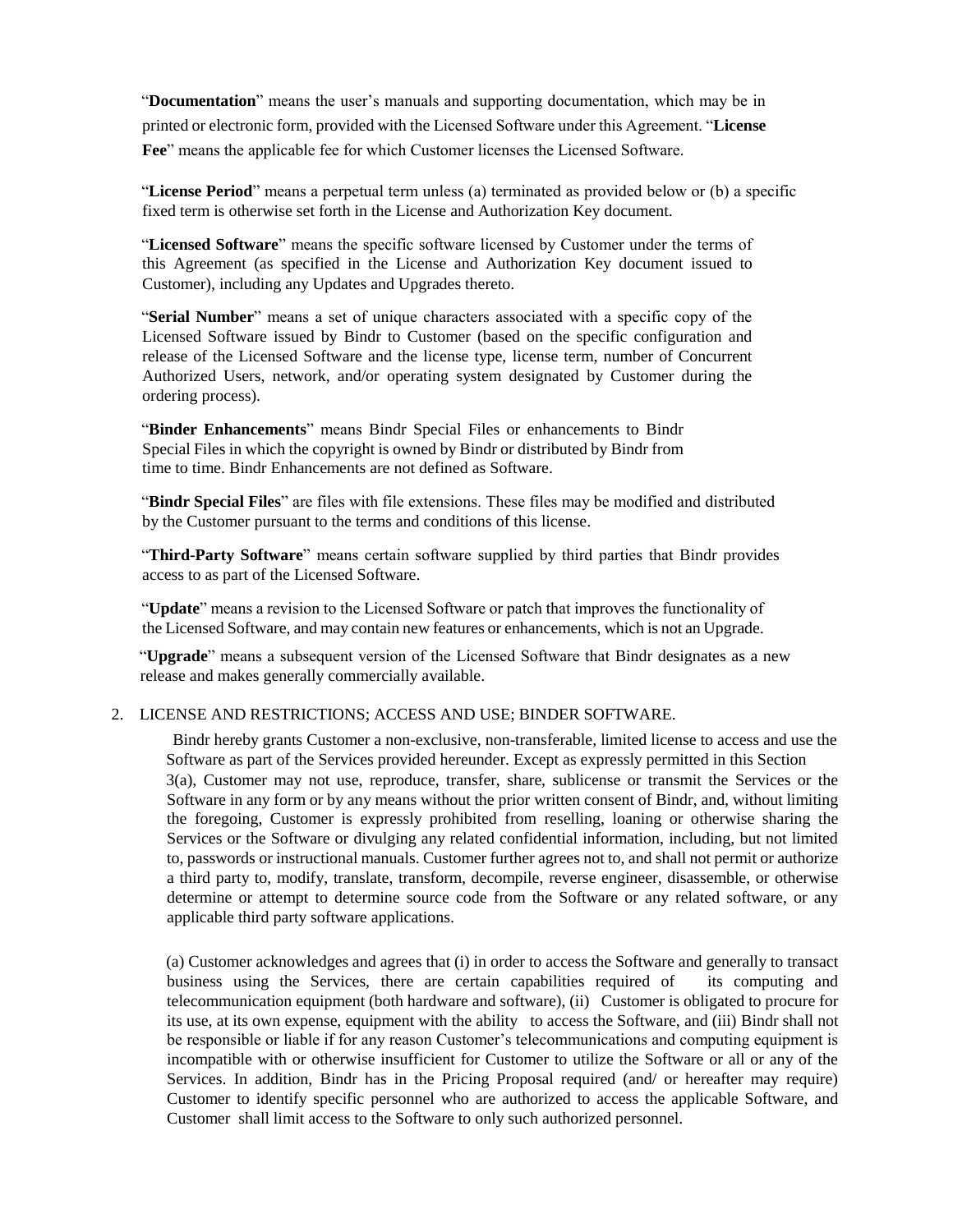- 3. COMPLIANCE. Customer acknowledges and agrees that, as between Customer and Bindr, Customer is solely responsible for compliance with all federal, state or other applicable laws governing the use of the Services and the Software, including but not limited to laws applicable to direct marketing and privacy.
- 4. INTELLECTUAL PROPERTY RIGHTS. Customer acknowledges that the Software and, as between the parties, all other related software and technology used to provide the Services are the trade secrets of Bindr, and it is the intent of the parties that Bindr shall own the Software, as well as all patents, copyrights, trademarks, trade secrets and other intellectual property rights associated with or appurtenant to the Software and/or the Services. Accordingly, the parties acknowledge and agree that title to the Software, and all related software code, technical know- how and intellectual property rights therein, are and shall remain the exclusive property of Bindr. Customer shall not take any action to jeopardize, limit or interfere in any manner with, and shall not otherwise take any or commit any omission that would be adverse to, Bindr's ownership of and rights with respect to the Software and/or Services. If Customer, its affiliates, employees, agents or any third parties obtain any rights of ownership in or use of the Software, through operation of applicable law or otherwise, Customer shall and hereby does transfer, grant, convey, assign and relinquish exclusively to Bindr any and all right, title and interest it has or may acquire in the Software under patent, copyright, trade secret, trademark or other law relating to intellectual property in perpetuity or for the longest period otherwise permitted by law.

# 5. CONFIDENTIALITY.

(a) Each party agrees to use good faith efforts and at least the same care that it uses to protect its own confidential information of like importance, but in no event less than reasonable care, to prevent unauthorized dissemination or disclosure of the other party's (a) confidential information both during and after the Term of this Agreement. In addition, each party shall use the other party's confidential information solely as necessary for the performance or enforcement of this Agreement. Confidential information of a party will include, but is not necessarily limited to, (i) non-public financial information concerning such party; (ii) information concerning such party's product lines, both current and planned (including in the case of Bindr, and without limitation, all information related to the Software and the Services), research, development, and pricing and marketing plans, unless and until publicly announced; and (iii) any information designated by such party as confidential in writing at or prior to disclosure.

(b) Except as required by law, Bindr will not disclose to any non-affiliated party any non- public individually identifiable Customer data received from Customer without Customer's prior approval. Bindr shall maintain at all times during the Term appropriate and reasonable safeguards to protect such individually identifiable Customer data using measures no less rigorous than those used to protect Bindr's own Customers' individually identifiable data. Notwithstanding anything herein to the contrary, as between the parties, Customer shall be solely responsible for compliance with all applicable laws, rules and regulations related to the unauthorized access or use of any individually identifiable data of Customer, even if any such data is accessed or used via the Software, unless such unauthorized access or use is caused by or the result of the gross negligence or willful misconduct of Bindr.

(c) The restrictions in Section 6(a) above shall not apply to information which: (i) has become publicly known without breach of this Agreement or any other confidentiality obligation by the receiving party; (ii) has been given to the receiving party by a third party with a legal right to so disclose; (iii) was known to the receiving party at the time of disclosure by the disclosing party as evidenced by the receiving party's written records; (iv) was independently developed by the receiving party without reference to or use of the other party's confidential information;  $(v)$  is necessary to establish the rights of either party under this Agreement; or (vi) must be disclosed by the receiving party to comply with any requirement of law or order of a court or administrative body (provided that the receiving party will endeavor to notify the disclosing party of the issuance of such order and reasonably cooperate, at the disclosing party's expense, in its efforts to convince the court or administrative body to restrict disclosure).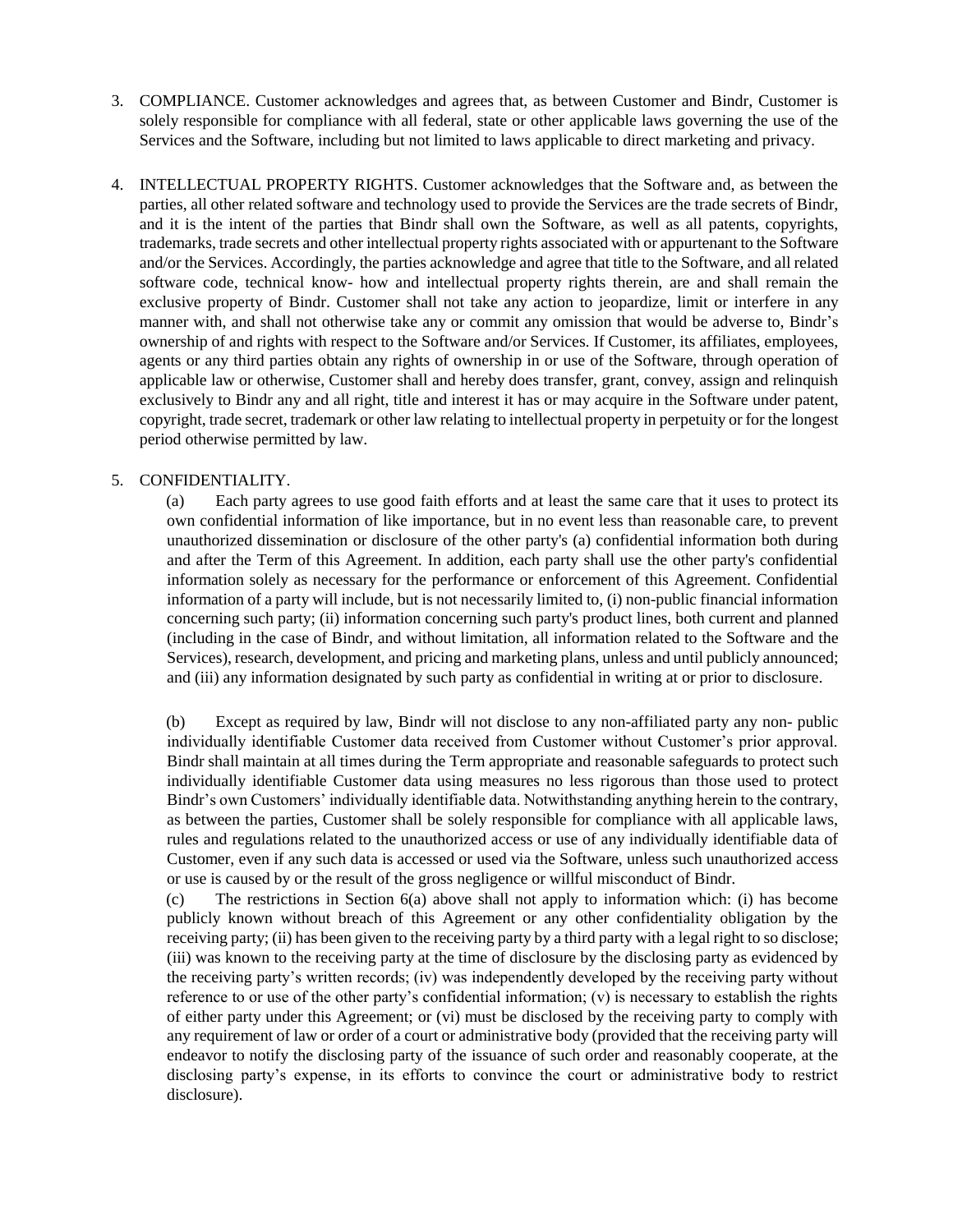# 6. DISCLAIMER; LIMITATION OF LIABILITY.

(a) BINDR PROVIDES THE SERVICES AND SOFTWARE "AS IS" AND MAKES NO REPRESENTATIONS OR WARRANTIES, EXPRESS, ORAL, IMPLIED OR STATUTORY, WITH RESPECT TO THE SERVICES OR THE SOFTWARE, AND BINDR HEREBY SPECIFICALLY DISCLAIMS ANY IMPLIED WARRANTY WITH RESPECT TO THE SERVICES OR THE SOFTWARE, INCLUDING, BUT NOT LIMITED TO, ANY WARRANTIES OF QUALITY, COMPLETENESS, PERFORMANCE, NONINFRINGEMENT, MERCHANTABILITY OR FITNESS FOR A PARTICULAR PURPOSE OR ARISING FROM COURSE OF DEALING OR COURSE OF PERFORMANCE.

(a) (b) BINDR SHALL NOT BE LIABLE TO CUSTOMER OR ANY OTHER PERSON FOR (i) INJURY TO ANY PERSON OR PROPERTY WHATSOEVER RESULTING FROM THE USE OF OR INABILITY TO USE THE SERVICES OR SOFTWARE OR (ii) ANY INCIDENTAL, CONSEQUENTIAL, INDIRECT, PUNITIVE, EXEMPLARY, OR OTHER DAMAGES OR EXPENSES OF ANY KIND OR NATURE WHATSOEVER ARISING OUT OF OR RELATING TO THE SERVICES OR SOFTWARE OR THE TRANSACTIONS CONTEMPLATED UNDER THIS AGREEMENT, EVEN IF ADVISED OF THE POSSIBILITY OF SUCH DAMAGE. WITHOUT LIMITING THE GENERALITY OF THE FOREGOING, BINDR SHALL NOT UNDER ANY CIRCUMSTANCES BE RESPONSIBLE FOR ANY LOST PROFITS OR REVENUE

(INCLUDING, BUT NOT LIMITED TO, THOSE INCURRED AS A RESULT OF LOSS OF USE OF THE SERVICES OR SOFTWARE), LOSS OR DISCLOSURE OF DATA (HOWEVER CAUSED), BUSINESS INTERRUPTION, COST OF RECOVERING SOFTWARE OR DATA, COST OF SUBSTITUTE SOFTWARE OR DATA, OR OTHER SIMILAR COSTS. FURTHER, IN NO EVENT SHALL BINDR'S TOTAL LIABILITY FOR A CLAIM OF ANY KIND, REGARDLESS OF THE FORM IN WHICH ANY LEGAL OR EQUITABLE ACTION MAY BE BROUGHT, EXCEED THE TOTAL AMOUNT PAID TO BINDR UNDER THIS AGREEMENT DURING THE TWELVE (12) MONTH PERIOD PRIOR TO THE CLAIM.

## 7. INDEMNIFICATION.

(a) Customer assumes sole responsibility for all use of the Services and the Software and agrees to indemnify, defend and hold harmless BINDR and its affiliates, and its and their respective officers, directors, employees, agents and representatives, from and against any and all claims, causes of action, suits, proceedings and demands asserted or alleged by third parties ("Claims"), and from and against any damages, costs, expenses and liabilities of any kind whatsoever, including (without limitation) legal expenses and reasonable attorneys' fees, incurred in connection with such Claims, arising out of or in any way related to (i) Dealership's use of the Services or the Software, including without limitation the use or inability to use the same, or any errors or omissions in the same, (ii) any breach by Customer of this Agreement, or (iii) Customer's violation of or failure to comply with any applicable law.

(b) If a preliminary or final judgment shall be obtained against Customer's use of the Services or the Software by reason of a Claim that the Services or the Software infringe or misappropriate the intellectual property rights of a third party or if the Services or the Software are likely to become the subject of such a Claim, Bindr shall at its option and expense either (i) procure for Customer the right to continue to use the Services or Software as provided in this Agreement, or (ii) replace or modify the Software with a version of Software that is non-infringing, but performing substantially similar functions. In the event that neither of the foregoing options is commercially reasonable in Bindr's sole judgment, Bindr shall cease providing the Services and/or the Software to Customer and refund to Customer any license fees pre-paid by Customer with respect to the remainder of the Term. THE RIGHTS AND OBLIGATIONS IN THIS SECTION 8(b) ARE BINDR'S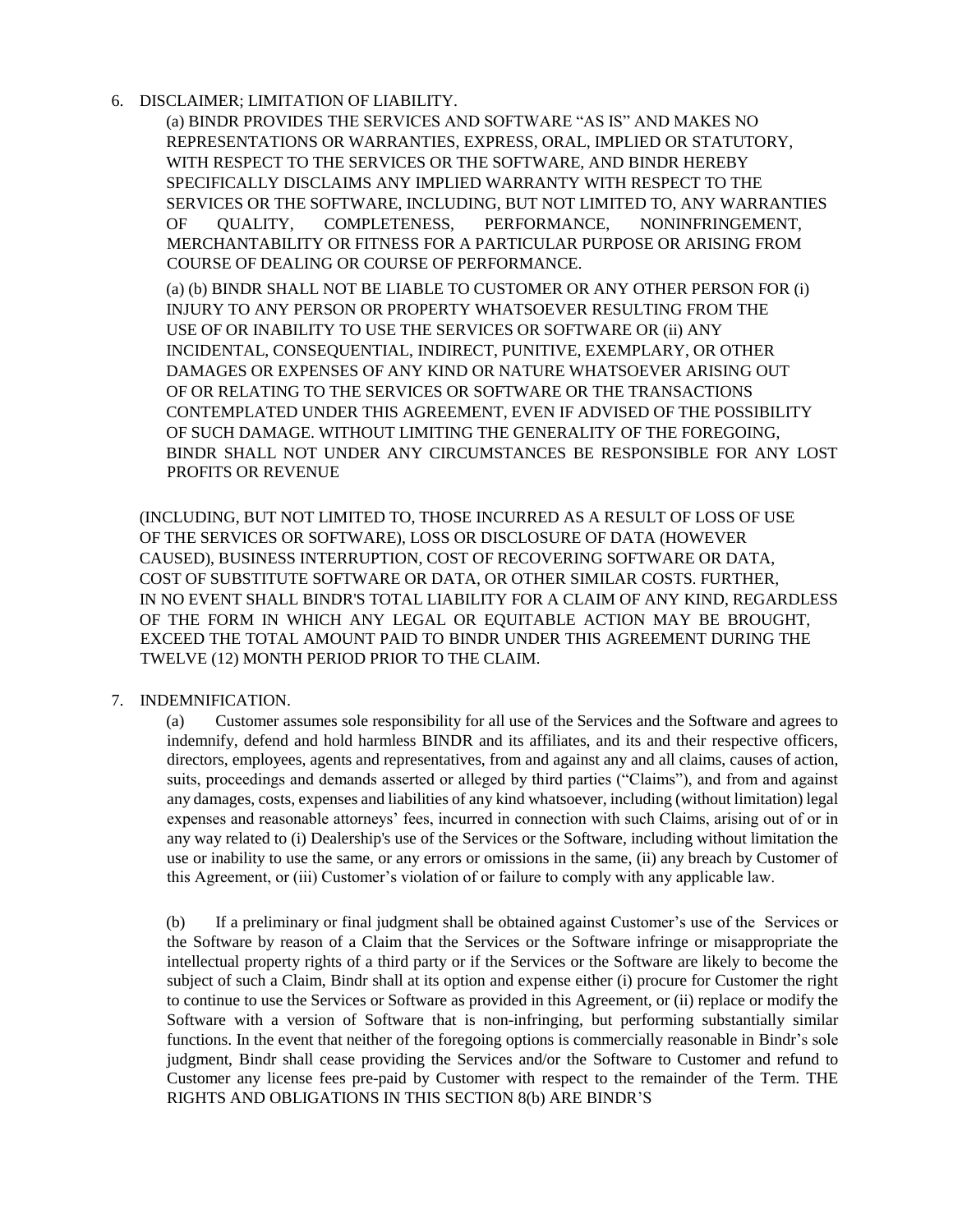SOLE AND EXCLUSIVE OBLIGATIONS, AND CUSTOMER'S SOLE AND EXCLUSIVE REMEDIES,

(a) WITH RESPECT TO ANY INTELLECTUAL PROPERTY INFRINGEMENT OR MISAPPROPRIATION OF THE SERVICES OR THE SOFTWARE.

### 8. TERM AND TERMINATION.

(a) This Agreement shall commence on the Effective Date and, unless earlier terminated in accordance with this Section 9, shall continue for the Term set forth in the Pricing Proposal.

(b) Either party may terminate this Agreement immediately for any breach of this Agreement by the other party that is not cured within thirty (30) days after receipt of written notice of the breach from the non-breaching party; provided however, such cure period shall not apply (i) if Dealership is in breach of Section 3(a) (License and Restrictions) of this Agreement, or (ii) if either party is in breach of Section 6 (Confidentiality), and in either such case the non- breaching party may terminate this Agreement immediately upon such breach; and further provided, however, that the cure period for the breach by Customer of an obligation to pay fees when due shall be ten (10) days. In addition, Bindr may terminate this Agreement at any time without cause upon thirty (30) days' written notice to Customer.

(c) This Agreement shall be immediately terminated upon the dissolution or bankruptcy of Customer, the filing of a bankruptcy petition by or against Customer or a general arrangement or assignment by Customer for the benefit of creditors.

(d) Following expiration or termination of this Agreement for any reason, all rights and licenses granted herein shall terminate and Customer shall immediately cease use of and certify to Bindr that it has destroyed all copies of the Software. Bindr will archive the as-builts and remove them from online access. Notwithstanding the foregoing, termination or expiration of this Agreement shall not limit either party from pursuing any remedies available to it at the time of or in connection with such termination, nor shall such termination release Customer from any obligation to pay all fees that have accrued under this Agreement up to the date of termination. The parties' rights and obligations under Sections 4, 5, 6, 7, 8, 9(d), 11 and 12 shall survive any termination or expiration of this Agreement.

9. INJUNCTIVE RELIEF. Each party acknowledges that the Software is unique property, and that the unauthorized use or disclosure thereof shall cause Bindr irreparable harm that could not be adequately compensated by monetary damages. Accordingly, in addition to any other remedies available to it at law or in equity, Bindr will be entitled to injunctive relief to enforce the terms of this Agreement, including to prevent any actual or threatened unauthorized use or disclosure of confidential information of Bindr or the Software.

## 10. GOVERNING LAW; DISPUTE RESOLUTION.

(a) This Agreement shall be governed by and construed in accordance with the laws of the State of Delaware. Any disputes under this Agreement may be brought in, and the parties hereby consent to the jurisdiction of, any state or federal court that is located in Delaware. The parties further consent that such service of process may be made by certified or registered mail, return receipt requested, addressed to the parties as set forth herein.

(a)

(b) In any action or other proceeding by which Bindr either seeks to enforce its rights under the Agreement or seeks a declaration of any rights or obligations under the Agreement, Bindr will be entitled to reasonable attorney's fees and reasonable costs and expenses incurred to resolve such dispute and to enforce any final judgment. In addition, if Customer or Customer's account is referred to an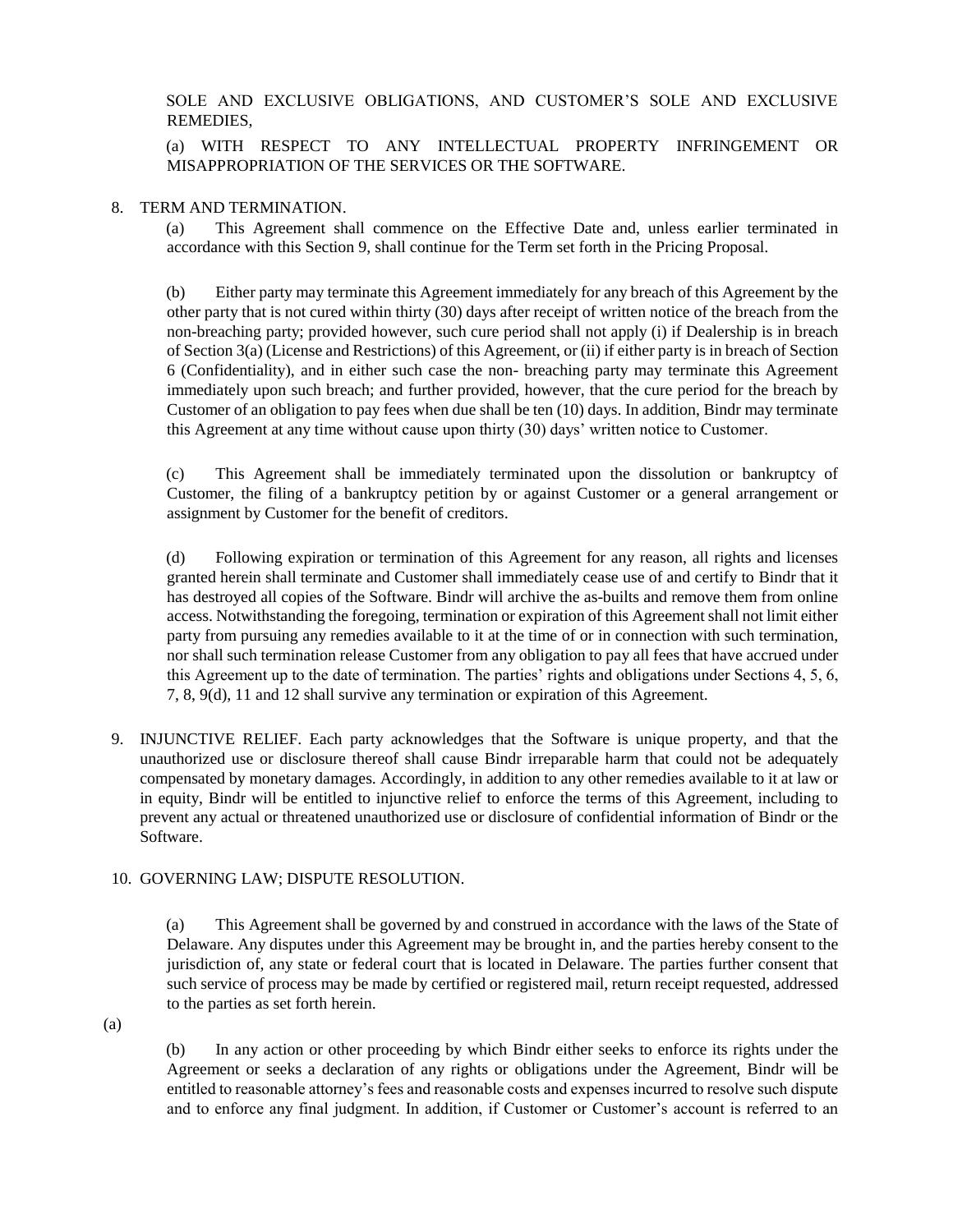attorney or collection agency for collection, Customer will pay for all collection fees, costs and expenses incurred by Bindr, including attorneys' fees and fees of collection agencies.

11. GENERAL.

(a) Press Releases. Bindr may issue press releases and other marketing and promotional material describing the relationship created by this Agreement upon Customer's approval, not to be unreasonably withheld or delayed, and Bindr may use specific information previously approved for public release by Customer without any further approval.

(b) Notices. All notices and other communications to each party must be in writing and sent to the party at the address specified in the Pricing Proposal. If to Bindr, 22726 Martha Street, Woodland Hills, CA 91367, Attention: Contracts Administration. Unless otherwise agreed, notice shall be deemed given (i) upon receipt when delivered personally, (ii) upon written verification of receipt from overnight courier, (iii) upon verification of receipt of registered or certified mail, or (iv) upon verification of receipt via facsimile.

(c) Force Majeure. Neither party shall be liable or deemed to be in default for any delays or failure in performance of its obligations under this Agreement (other than its obligation to pay any monies owed hereunder) resulting directly or indirectly from any cause or circumstances beyond its reasonable control, including but not limited to acts of God, war or warlike conditions, terrorism, riot, embargoes, acts of civil or military authority, fire, flood, accidents, strikes or labor shortages, sabotage, Internet failure, transportation facilities shortages, fuel or materials or for failures of equipment, Internet, telecommunications facilities or third party software programs. (d) Severability; Waiver. If any term or condition hereof is found by a court or administrative agency to be invalid or unenforceable, the remaining terms and conditions hereof shall remain in full force and effect and shall be enforceable to the maximum extent permitted by law. The failure of either party to enforce any provision of this Agreement shall not constitute or be construed as a waiver of such provision or of the right to enforce it at a later time. A party's remedies set forth herein are not exclusive and are in addition to any and all other remedies available at law or in equity, none of which shall be deemed as waived by virtue of a party's exercise of any other remedy.

(e) Entire Agreement. This Agreement, the Pricing Proposal and related exhibits, attachments and addenda represent the entire agreement and understanding of the parties with respect to the subject matter hereof and supersede any and all prior agreements and understandings. There are no representations, warranties, promises, covenants or undertakings, except as described herein. Except where otherwise provided herein, this

(a) Agreement may not be amended or otherwise modified except by a writing signed by both parties hereto.

(f) Assignment. Customer may not assign or otherwise transfer this Agreement or any of its rights or obligations hereunder to any other person or entity, without the express prior written consent of Bindr.

(g) Aggregate Reports. Notwithstanding anything to the contrary contained in this Agreement, Dealership hereby agrees that (i) Bindr may, and expressly grants Bindr the right to, track, analyze, and/or create reports related to aggregate activity in connection with Customer's use of the Software and share such information with its affiliated companies, and (ii) TABS and such affiliated companies may utilize such information to, among other things, create, market, and sell products and services. Customer represents and warrants that it has the right to grant Bindr and such companies the foregoing rights.

(h)Independent Contractors. The relationship of the parties hereunder is that of independent contractors. Neither of the parties will have, and will not represent that it has, any power to bind the other or to create any obligation on behalf of the other. Nothing stated in this Agreement shall be construed as constituting or